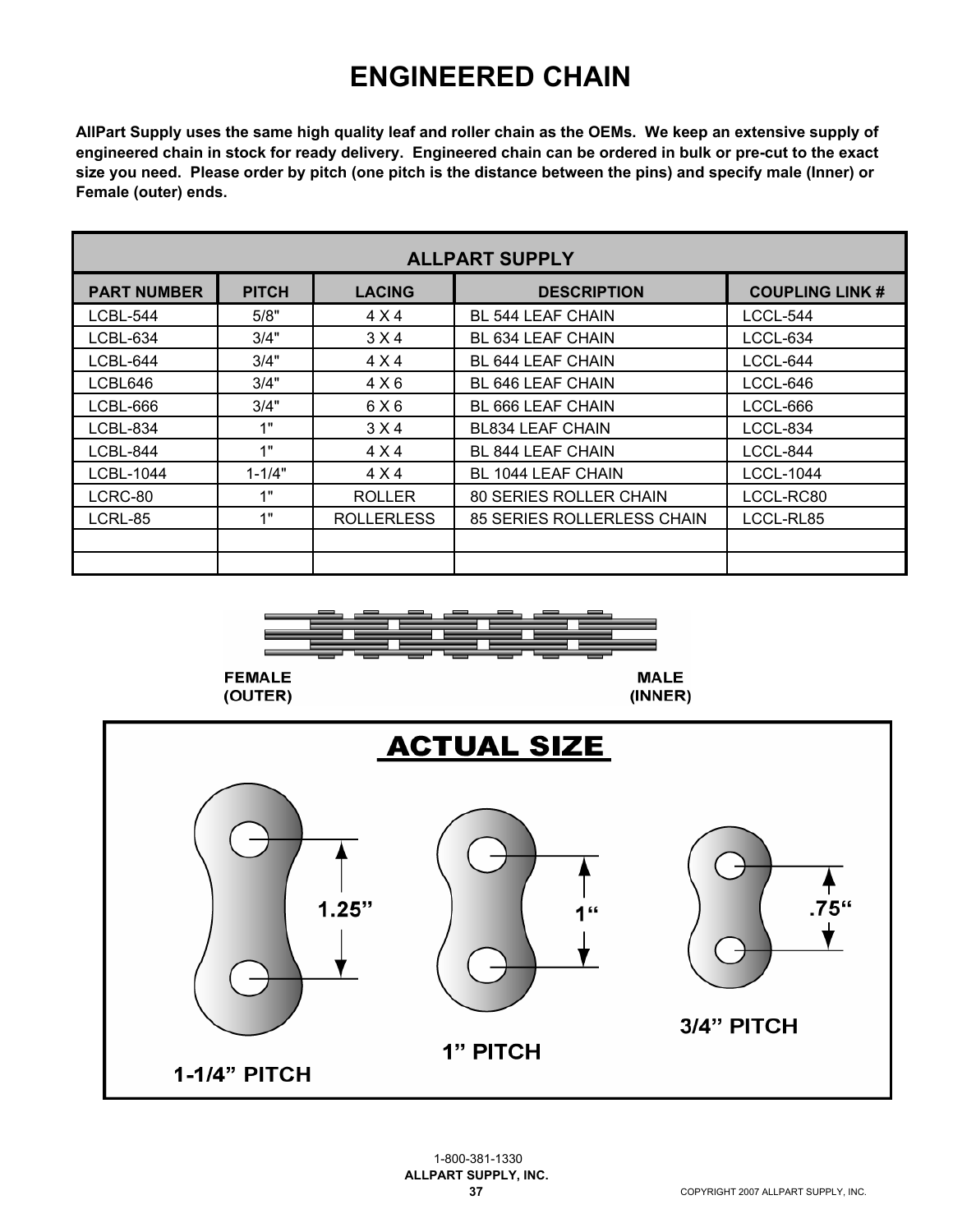## **ENGINEERED CHAIN**